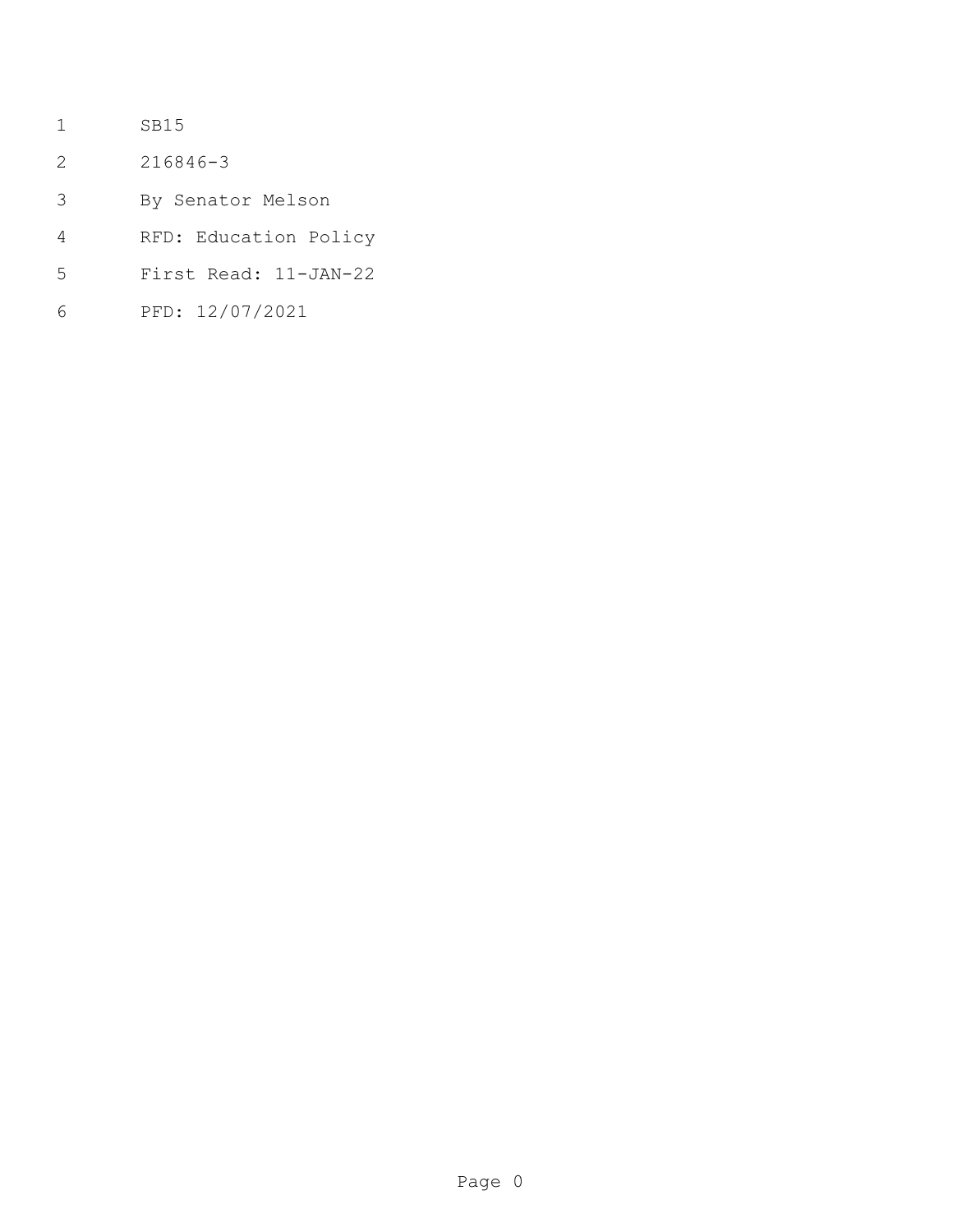SB15 ENGROSSED A BILL 8 STRIP TO BE ENTITLED 9 AN ACT 11 Relating to the State Textbook Committee; to amend Sections 16-36-60, 16-36-60.1, and 16-36-65, Code of Alabama 1975; and to add Section 16-36-73 to the Code of Alabama 1975; to provide for appointees from each State Board of Education District; to require publishers to provide evidence of alignment correlation on forms provided by the State 17 Department of Education; to authorize the State Superintendent of Education and the State Board of Education to establish additional review criteria; to provide for other instructional materials review committees to review and rate varying instructional materials; to make nonsubstantive, technical revisions to update the existing code language to current style; and to amend Section 16-13B-2, Code of Alabama 1975, as amended by Act 2021-485, 2021 Regular Session, to exempt the purchase of certain instructional materials by the State Department of Education; and in connection therewith to have as its purpose or effect the requirement of a new or increased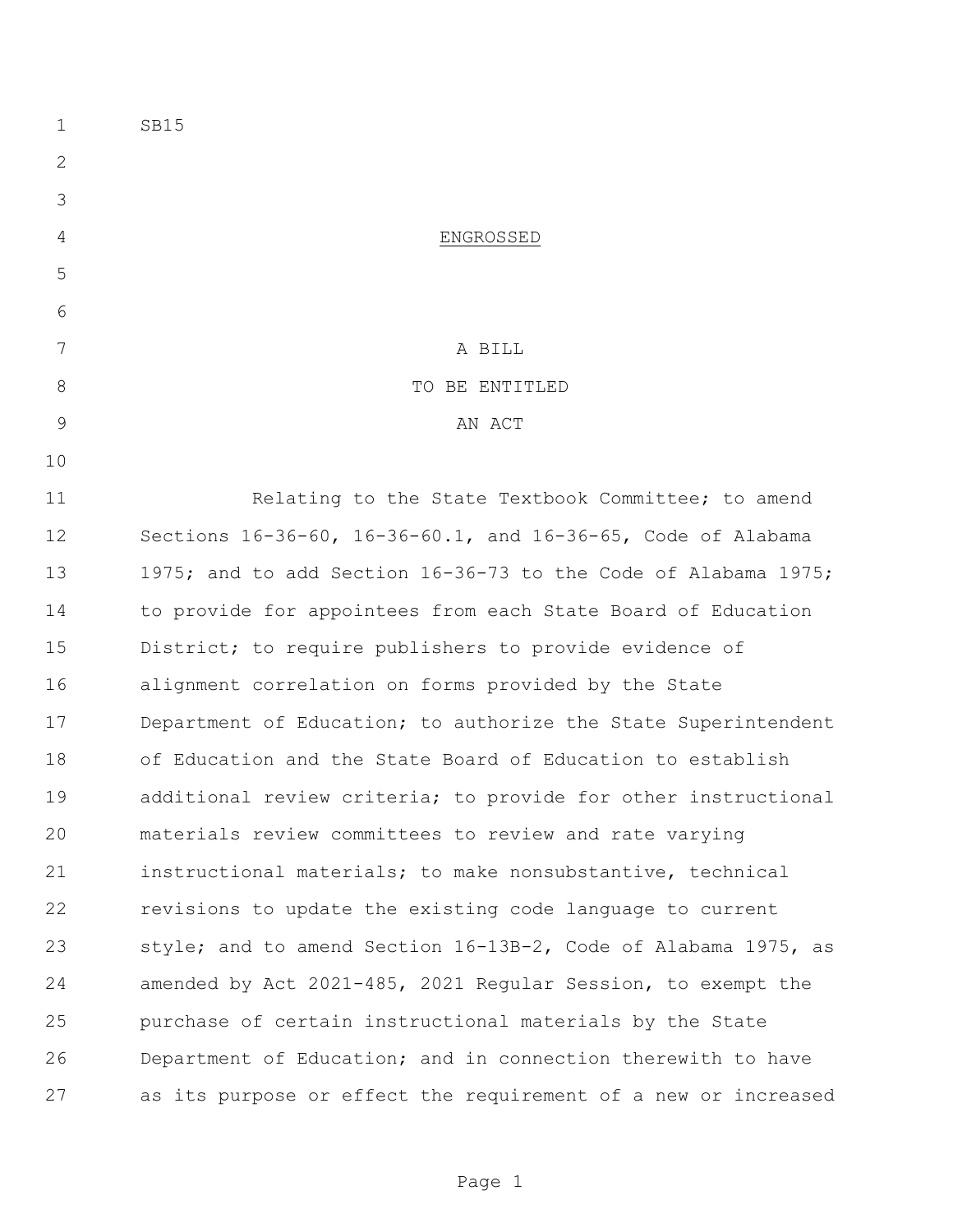expenditure of local funds within the meaning of Amendment 621 of the Constitution of Alabama of 1901, as amended by Amendment 890, now appearing as Section 111.05 of the Official Recompilation of the Constitution of Alabama of 1901, as amended.

BE IT ENACTED BY THE LEGISLATURE OF ALABAMA:

 Section 1. Sections 16-36-60, 16-36-60.1, and 16-36-65 of the Code of Alabama 1975, are amended to read as follows:

"§16-36-60.

 "(a) The State Textbook Committee is created. The committee shall consider the merit of textbooks offered for use in the public elementary and high schools of the state and make recommendations for approval or rejection, or both, to 15 the State Board of Education as hereinafter provided. In making recommendations to the State Board of Education, the State Textbook Committee shall also consider any recommendations made by the State Courses of Study Committee or by the State Superintendent of Education.

 "(b) The State Textbook Committee shall be composed of 23 members. Four of the members shall be secondary school classroom teachers and four elementary school classroom teachers. One of these eight members shall be appointed from 24 each of the seven United States Congressional Districts, as 25 such districts are constituted on July 1, 1998, and one shall 26 be appointed statewide eight State Board of Education districts, as constituted on the effective date of the act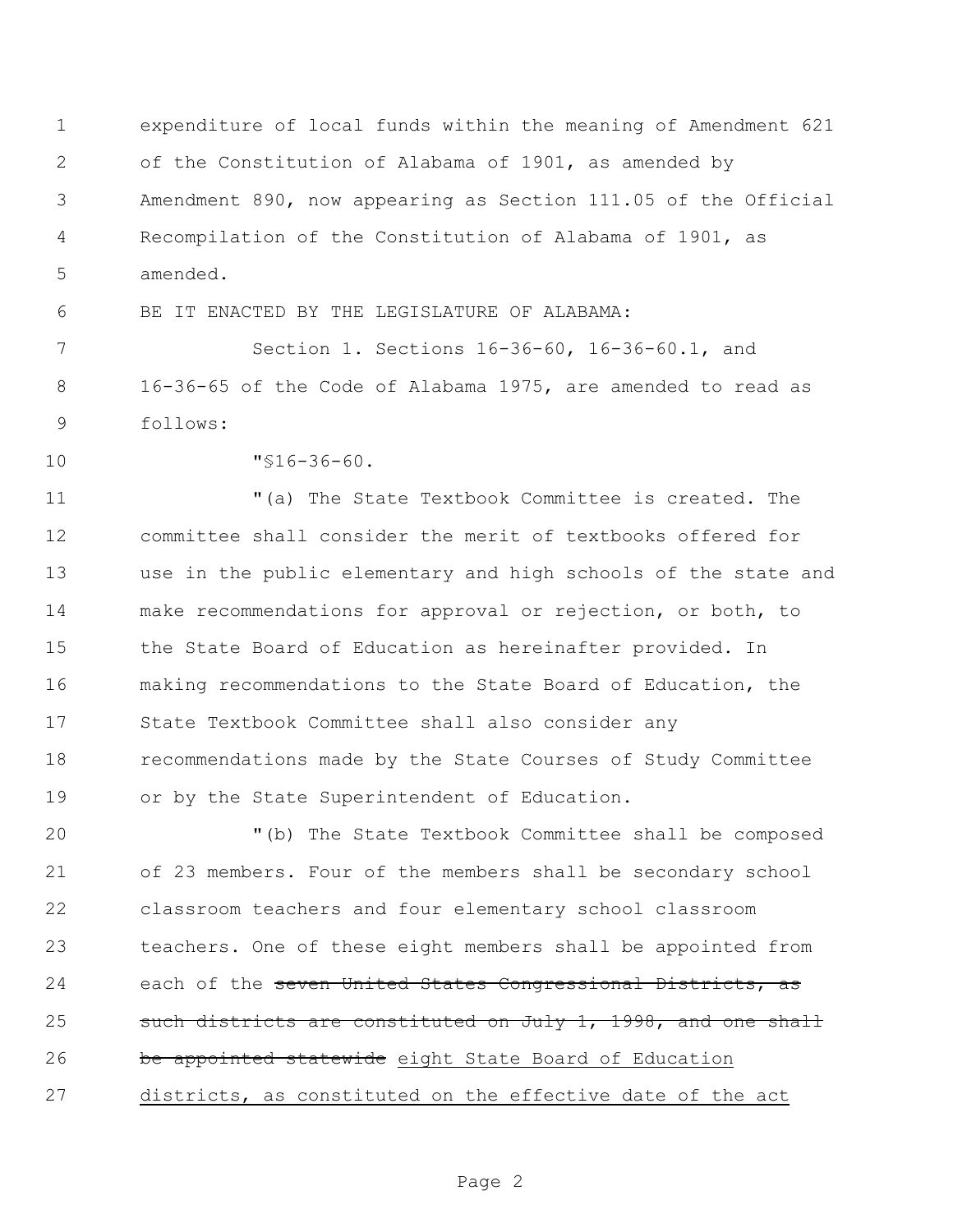adding this language. Four members shall be appointed from the state at large, and these four members may be either classroom teachers or persons actively engaged in the supervisory or administrative capacity in the field of education. Two members of the committee shall be employees of state institutions of higher learning. These 14 members of the State Textbook Committee shall each be appointed by the State Board of Education, upon nominations made by the State Superintendent of Education. Nine members shall be appointed by the Governor, subject to the confirmation of the Senate by April 1 of each 11 year, one from each of the seven congressional districts, as 12 such districts are constituted on July 1, 1998 eight State Board of Education districts, as constituted on the effective 14 date of the act adding this language, and two one appointed 15 statewide and, these two who shall be members a member of a 16 local boards board of education at the time of their appointment. Two of the members appointed from the **congressional districts** State Board of Education districts shall be recommended by the State Superintendent of Education. These nine additional members shall have general knowledge of 21 the subject area to be considered for textbook adoption and 22 shall have, a demonstrated ability to read and write at a post 23 high school level<sub>L</sub> and shall not be employed in education. Membership of the State Textbook Committee shall be inclusive 25 and shall reflect the racial, gender, geographic, urban/rural, 26 and economic diversity of the state All appointing authorities shall coordinate their appointments to assure the committee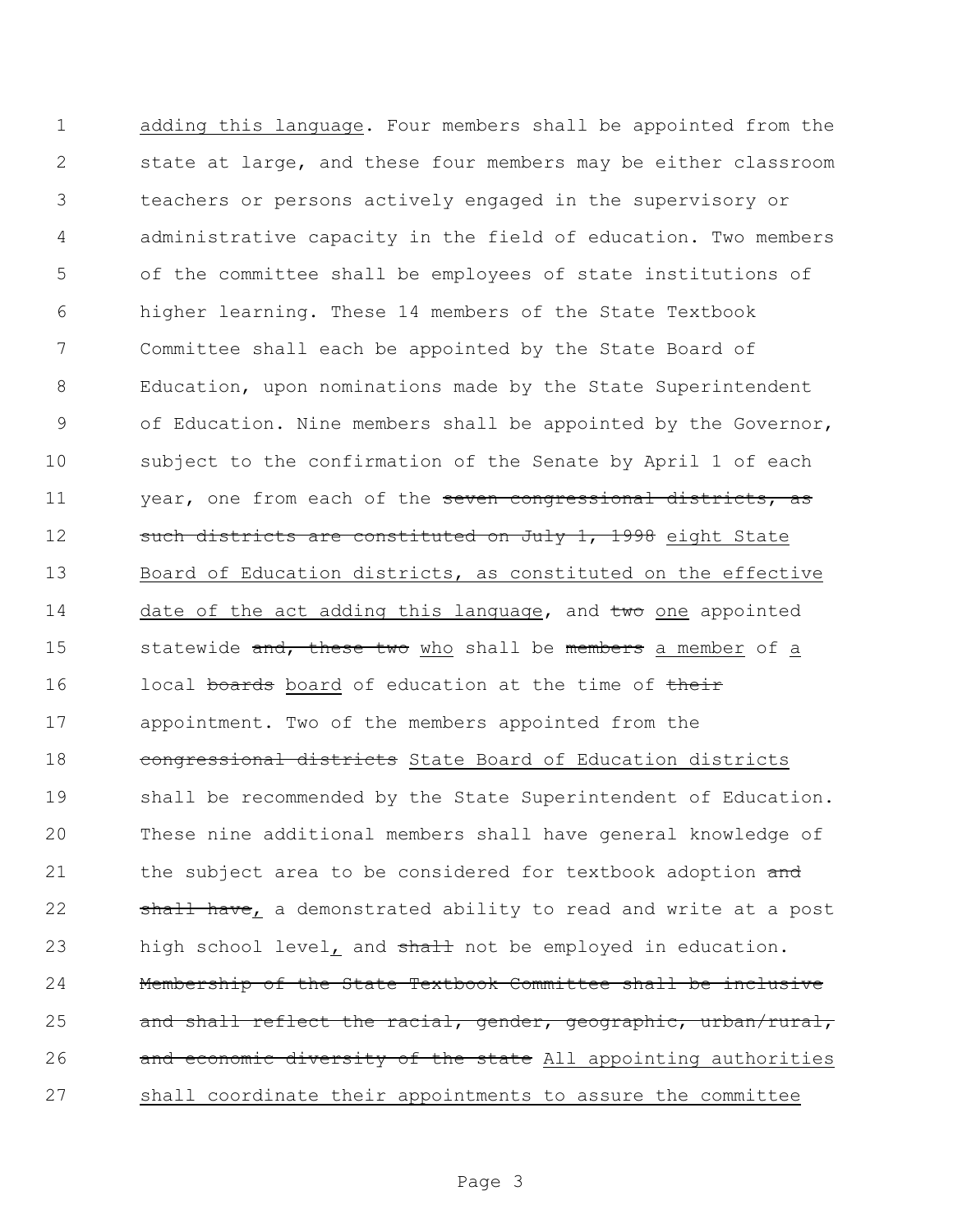membership is inclusive and reflects the racial, gender, geographic, urban, rural, and economic diversity of the state.

 "(c) All members of the State Textbook Committee shall be appointed for terms of one year, beginning at the call of the State Superintendent of Education. The committee shall be subject to recall by the State Superintendent of Education, thereby extending the length of the member's term, until a new committee is appointed for consideration of the same subject area or areas or grade or grades or any combination thereof. Vacancies in the office of any of the committee members shall be filled by the original appointing authority, and the appointee shall hold office for the unexpired term and until his or her successor is appointed and qualified.

 "(d) In order to qualify as a member of the State Textbook Committee, each person appointed shall prepare an affidavit to be filed with the State Board of Education within 10 days after notice of the member's appointment stating each of the following:

 "(1) The member agrees to discharge faithfully all the duties imposed upon him or her as a member of the State Textbook Committee.

 "(2) The member has no interest, directly or indirectly, in any contract that may be made under this article.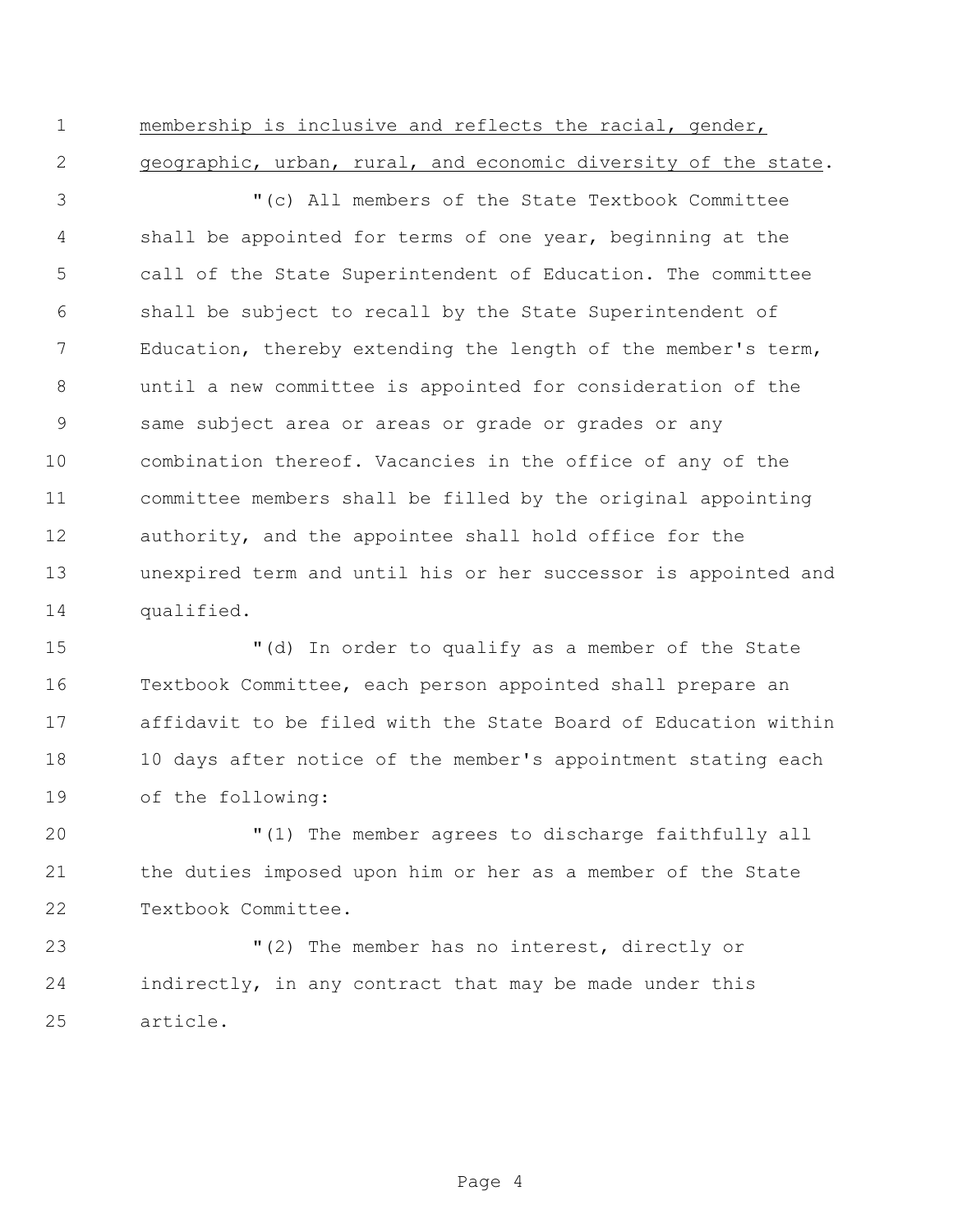"(3) The member has no interest as author, as associate author, as publisher, or as a representative of the author or publisher of any textbook.

 "(4) The member has no pecuniary interest, directly or indirectly, in the business or profits of any person, firm, or corporation engaged in manufacturing, publishing, or selling textbooks.

8 The member agrees not to accept any emolument or promise of future reward of any kind from any publisher of 10 textbooks, the publisher's agents, or anyone interested in or intending to bias the member's judgment in any way in the selection of any textbook up for adoption.

 $(6)$  The member agrees not to reveal to anyone, except to the State Board of Education or the State Superintendent of Education, or both, the findings, ratings, or grading of the State Textbook Committee.

 "(e) It shall be a Class C misdemeanor for any member of the State Textbook Committee or the secretary of the committee, or for any other person, to disclose ratings and gradings of the committee to anyone except to the State Board of Education or the State Superintendent of Education, or 22 both, until after the contracts are made. Anyone found quilty of doing so shall be fined not exceeding five hundred dollars 24 (\$500) and also may be imprisoned or sentenced to hard labor **for a term not exceeding six months** Nothing in this section shall prevent the State Board of Education from making an early disclosure of the ratings and gradings of the committee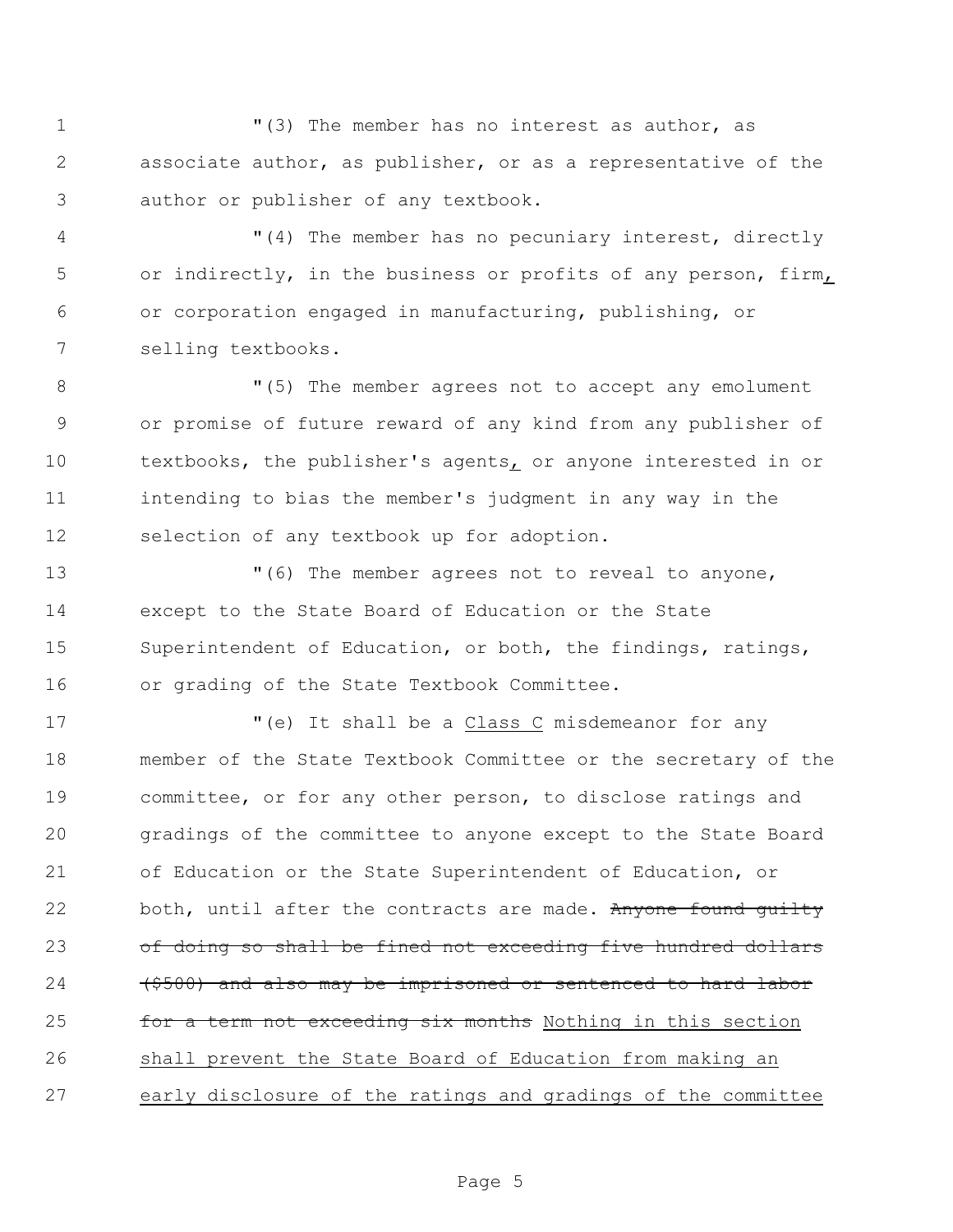after the State Board of Education has approved the final textbook list.

 "(f) The organizational meeting of each State Textbook Committee shall be called by the State Superintendent of Education and the committee shall meet thereafter on call 6 of the chairperson chair of the committee or of the State Superintendent of Education. At the organizational meeting, the State Textbook Committee shall elect one of its members to 9 act as chairperson chair of the committee and one of its members as secretary of the committee. Other necessary meetings shall be held as determined by the State Textbook 12 Committee or upon the call of the chairperson chair or the State Superintendent of Education. The State Superintendent of Education shall notify the members of the committee of each 15 meeting by registered or certified mail prior to the time of 16 the meeting.

17 The members of the State Textbook Committee, at a minimum, shall be paid per diem expenses at the rate 19 provided by state law during the time they are engaged in such the work of the committee and in addition shall receive travel expenses at the rate provided by state law for each mile traveled from home to the place of meeting and return, to be paid out of appropriations made to the State Department of Education. Each member of the committee, before receiving per diem for expenses, shall submit to the State Superintendent of Education a notarized statement of the number of miles 27 traveled and the number of days engaged in such the work of

Page 6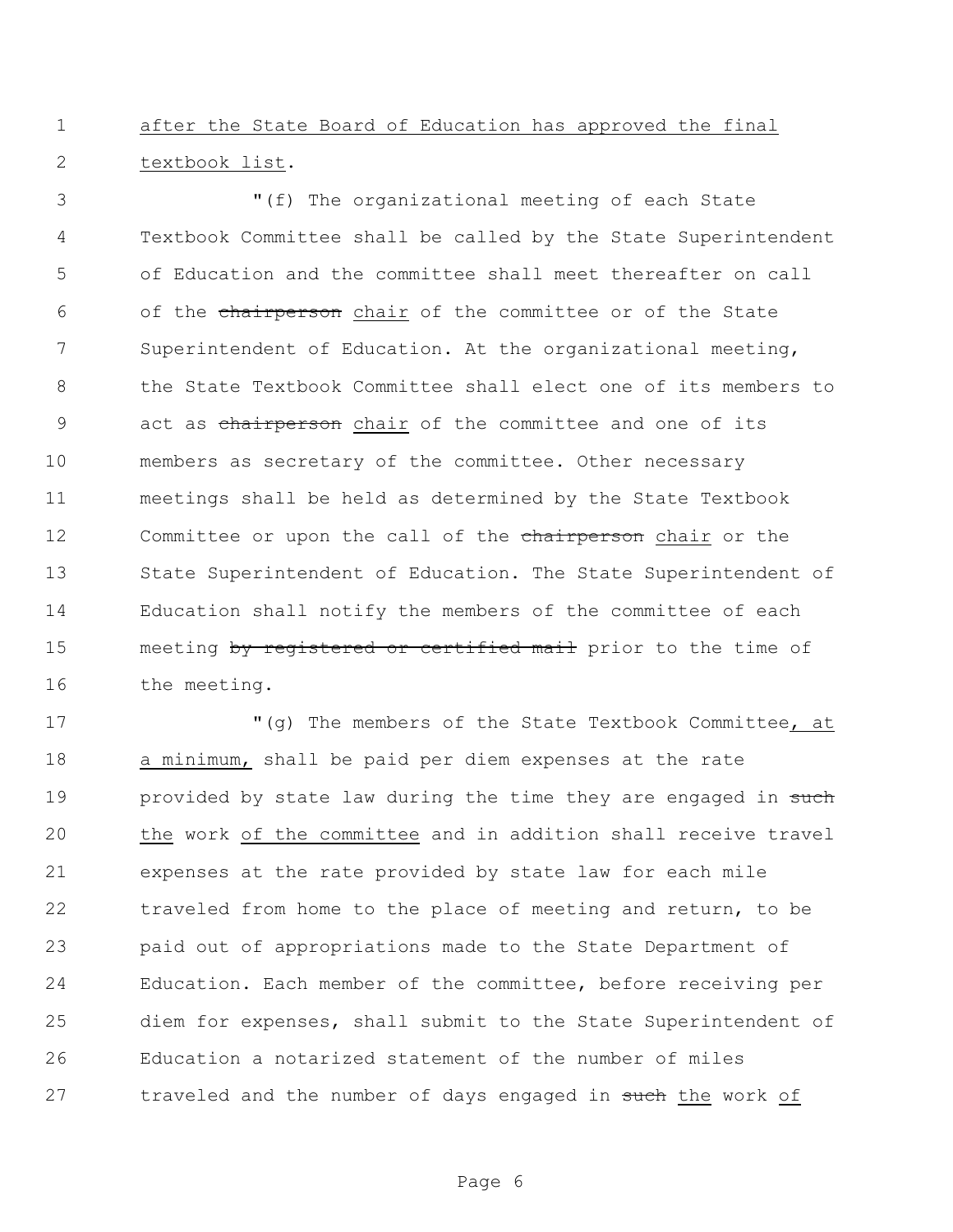1 the committee. No member shall be paid for more than 35 days in any school year.

3 The criteria used by the State Textbook Committee shall be comprised of alignment with the courses of study, instructional planning and support, and other criteria, as determined by the State Superintendent of Education and the State Board of Education. Publishers shall be provided with standards alignment forms that list all of the standards in the course of study for the subject area being reviewed and shall provide specific evidence of how and where the standards are addressed in the textbook. The committees may use the standards alignment forms to determine the degree to which content found in each textbook is aligned in thoroughness and 14 accuracy to the standards and may comment on content, accuracy, bias, price, or other concerns resulting from their reviews.

17 The State Textbook Committee shall make textbook recommendations to the State Board of Education in writing, and both recommendations for approval or rejection, or both, and any dissents therefrom shall be filed with the State Board of Education and shall be made available for public inspection upon filing. The State Textbook Committee 23 may recommend any new material which has been properly bid pursuant to this article, which supports the Alabama course of study for the specific subject, and which is defined as a textbook as prescribed in the rules and regulations of the 27 State Board of Education. New material is defined as material

Page 7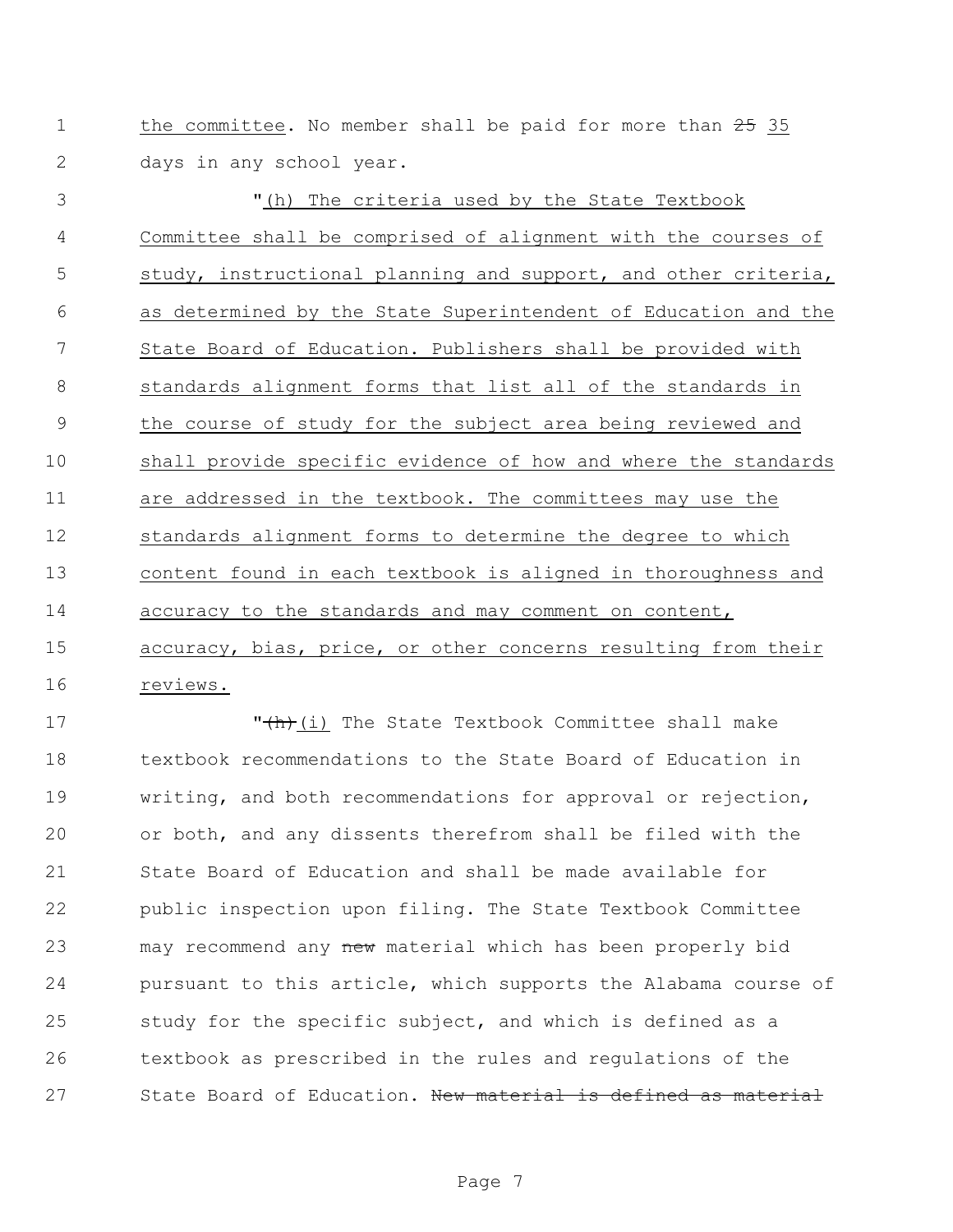published within three years from the date the State Board of Education begins advertisement for bids for textbooks which shall be considered for adoption by the State Board of 4 Bolucation Final ratings and reviews shall be made available to the public on the State Department of Education website. "§16-36-60.1. "For the purposes of this article, the following words shall have the following meanings: "(1) INSTRUCTIONAL MATERIALS. Educational resources that provide curriculum and instructional experiences for public school students. The term includes any instructional 12 and related or supportive material, including materials using advanced learning technology, in any area that is designed to strengthen the academic foundation. "(1)(2) QUALIFIED DEPOSITORY FOR TEXTBOOKS or QUALIFIED DEPOSITORY. A facility in the state responsible for 17 receiving orders for, storing of, and distribution of textbooks pursuant to Section 16-36-71.  $\sqrt{(2+(2+(3)))^2}$  TEXTBOOK. Includes digital textbooks, as defined in Section 16-16B-2. Digital textbooks shall be recommended, adopted, and purchased in the same manner as provided for textbooks under this article. "§16-36-65. 24 "(a) The State Department of Education in conjunction with the state Purchasing Agent shall furnish contracts from which state-adopted textbooks for the pupils and teachers in classrooms and schools operated under the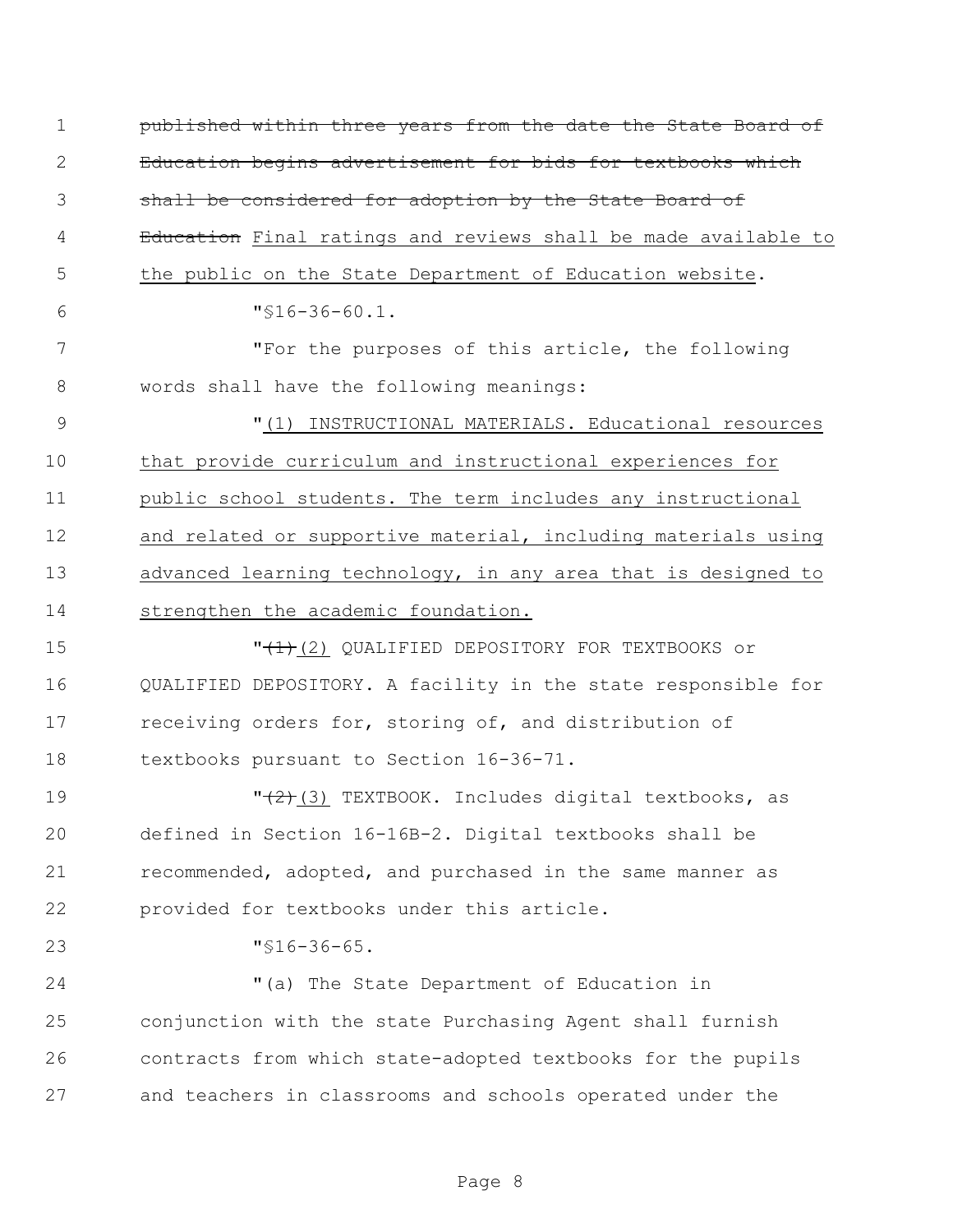1 jurisdiction and supervision of the Alabama Department of 2 Mental Health can State Department of Education may be purchased. These purchases shall be made from appropriations 4 to the state Department of Mental Health State Department of Education. The State Board of Education may make and enforce regulations for the proper care and accounting for such textbooks.

 "(b) The State Department of Education in conjunction with the state Purchasing Agent shall furnish contracts from which state-adopted textbooks for the pupils and teachers in classrooms and schools operated under the 12 jurisdiction of the Alabama Institute for Deaf and Blind can may be purchased. These purchases shall be made from appropriations to the Alabama Institute for Deaf and Blind. The State Board of Education may make and enforce regulations 16 for the proper care and accounting for these textbooks and shall not be required to purchase and furnish special books or materials for the deaf and blind.

 "(c) The State Department of Education in conjunction with the state Purchasing Agent shall furnish contracts from which state-adopted textbooks for the pupils and teachers in classrooms and schools operated by the 23 Department of Youth Services can may be purchased. The cost of the textbooks provided herein shall be paid from appropriations to the Department of Youth Services. The State Board of Education may make and enforce regulations for the proper care and accounting for these textbooks and shall not

Page 9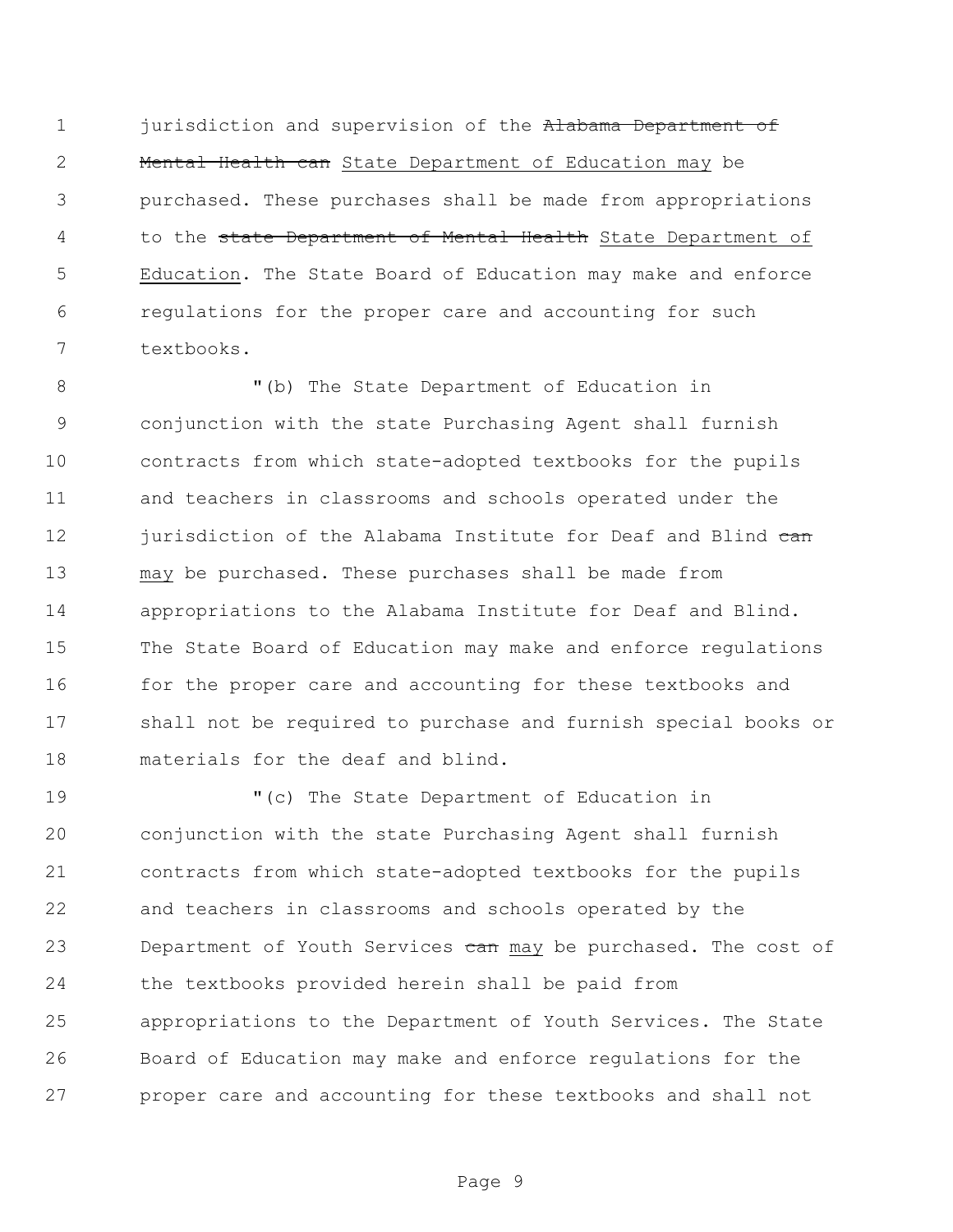be required to purchase and furnish any special books or materials under this section.

 "(d) The State Board of Education shall have no power or authority to enter into any contract or arrangement for furnishing textbooks or providing a depository for textbooks or delivering textbooks, but shall have the power and authority to enter into any contract or arrangement requiring the use of a qualified depository for textbooks.

 "(e) Subject to appropriations from the Legislature, the State Board of Education may pay a portion of a negotiated textbook price in any contract with a publisher or a qualified depository pursuant to this article or grant additional textbook funds to local boards of education, who purchase high quality textbooks, as determined by the State Board of

Education."

 Section 2. Section 16-36-73 is added to the Code of Alabama 1975, to read as follows:

§16-36-73.

 (a) In addition to the use of textbook materials review committees as provided in subsection (h) of Section 16-36-60, the State Superintendent of Education may convene educators and other experts for instructional materials review committees for the purpose of reviewing and rating evidence on the quality and alignment of other specific materials and publishing their findings for educators. The State Superintendent of Education may also utilize other methods to conduct reviews, such as contracting or consulting with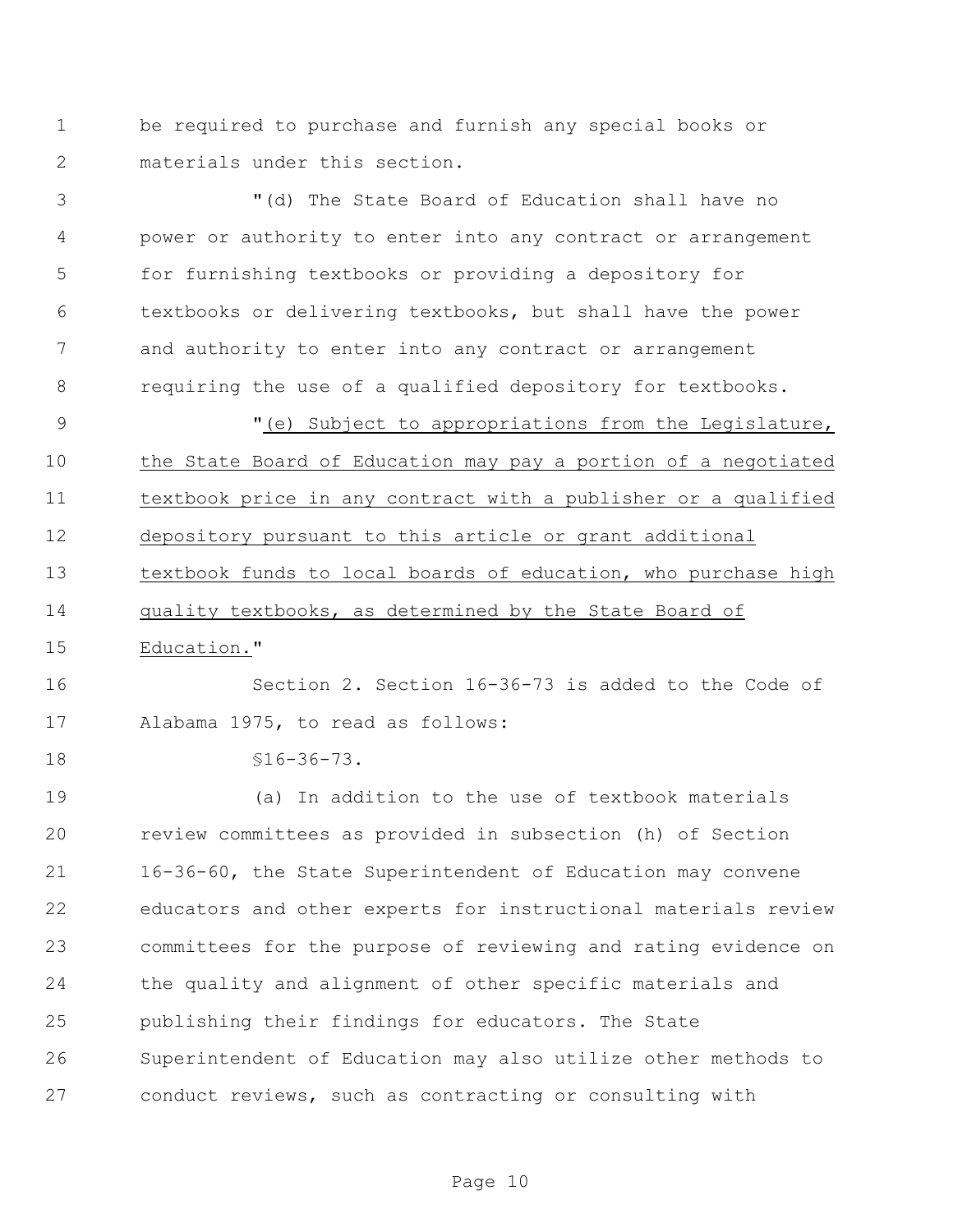experts. The State Superintendent of Education and State Board of Education, as necessary, may develop guidelines for the review of other specific instructional materials pursuant to this section, to support districts and ensure the utilization of state funds for the purchase of high quality materials. The process shall include, but not be limited to, publishing statewide lists of vetted and approved instructional materials.

 (b) Instructional materials approved by the State Department of Education pursuant to this section, based on a review completed by an instructional materials review committee, may qualify for the State Department of Education to enter a statewide master service agreement designed to streamline the procurement process for schools and school districts that adopt those instructional materials.

 (c) Subject to appropriations, members appointed to other instructional materials review committees may be paid per diem and travel expenses in the same manner as State Textbook Committee members under subsection (g) of Section 13-36-60. Nothing in this section shall limit payment for reviews under State Department of Education contracts or other consulting methods.

 (d) Guidelines developed for the review of other specific instructional materials by instructional materials review committees pursuant to this section, shall be separate from the State Textbook Committee process provided by this article.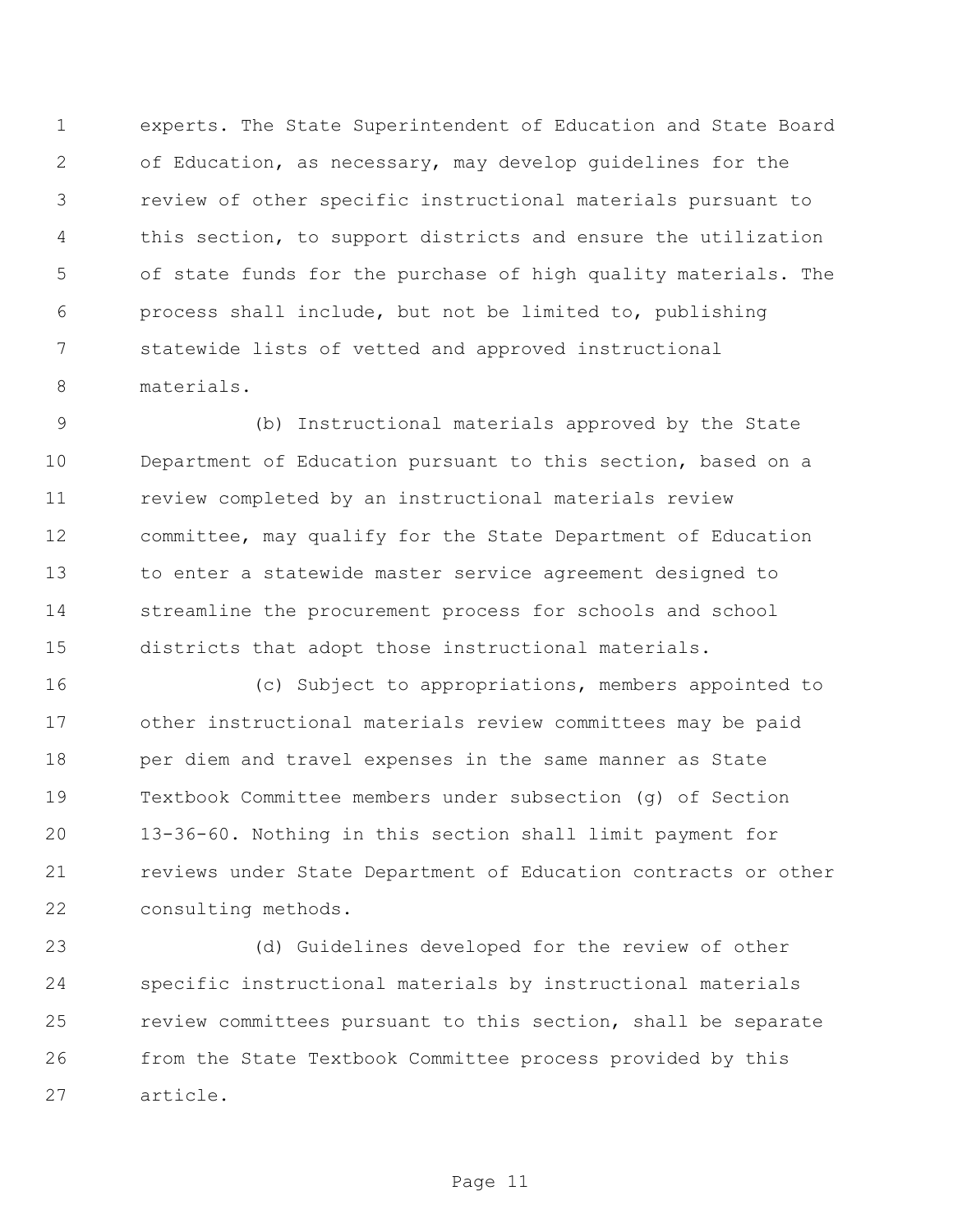Section 3. Section 16-13B-2 of the Code of Alabama 1975, is amended to read as follows:

"§16-13B-2.

 "(a) Competitive bids shall not be required for utility services for county or city boards of education, the rates for which are fixed by law, regulation, or ordinance, and the competitive bidding requirements of this chapter shall not apply to:

9  $(1)$  The purchase of insurance.

 $(2)$  Contracts for securing services of attorneys, physicians, architects, teachers, superintendents of construction, artists, appraisers, engineers, consultants, certified public accountants, public accountants, or other individuals possessing a high degree of professional skill where the personality of the individual plays a decisive part.

 "(3) Contracts of employment in the regular civil service.

 "(4) Contracts for fiscal or financial advice or services.

 "(5) Purchases of products made or manufactured by blind or visually impaired individuals under the direction or supervision of the Alabama Institute for Deaf and Blind in accordance with Sections 21-2-1 to 21-2-4, inclusive.

 "(6) Purchases of maps or photographs from any federal agency.

 "(7) Purchases of manuscripts, books, instructional materials, maps, pamphlets, or periodicals, or the electronic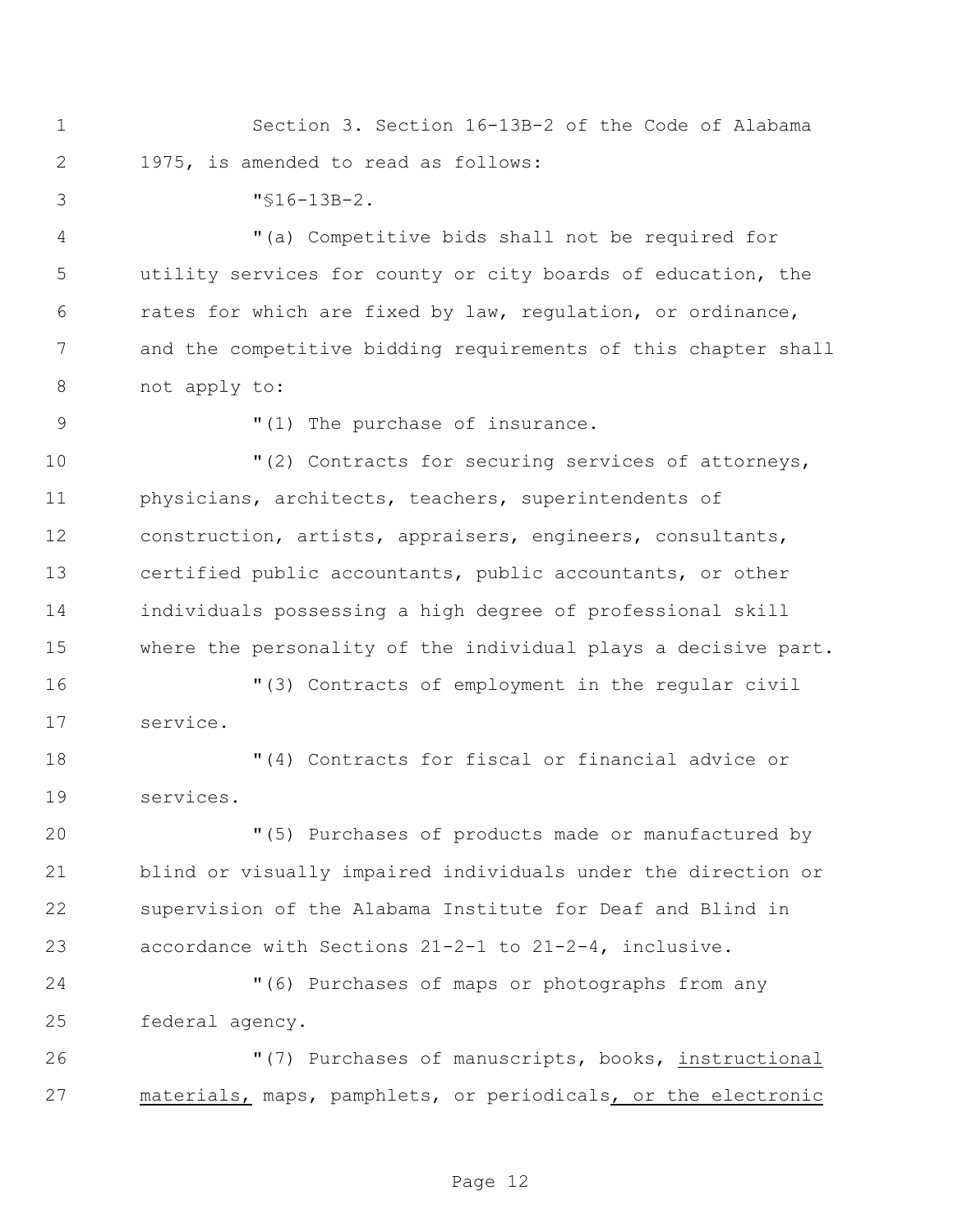version thereof. The exemption for the purchase of

instructional materials shall only include those purchases

 from a current vetted and approved list published by the State Department of Education.

 "(8) The selection of paying agents and trustees for any security issued by a public body.

 "(9) Existing contracts up for renewal for 8 sanitation or solid waste collection, recycling, or disposal and those providing the service.

 "(10) Purchases of computer and word processing hardware when the hardware is the only type that is compatible with hardware already owned by the entity taking bids and custom software.

 "(11) Contractual services and purchases of commodities for which there is only one vendor or supplier and contractual services and purchases of personal property which by their very nature are impossible to award by competitive bidding.

 "(12) Contractual services and purchases of products related to, or having an impact upon, security plans, procedures, assessments, measures, or systems, or the security or safety of persons, structures, facilities, or infrastructures.

 "(13) Purchases, leases, or lease/purchases of goods or services, other than voice or data wireless communication services, made as a part of any purchasing cooperative sponsored by the National Association of Counties, its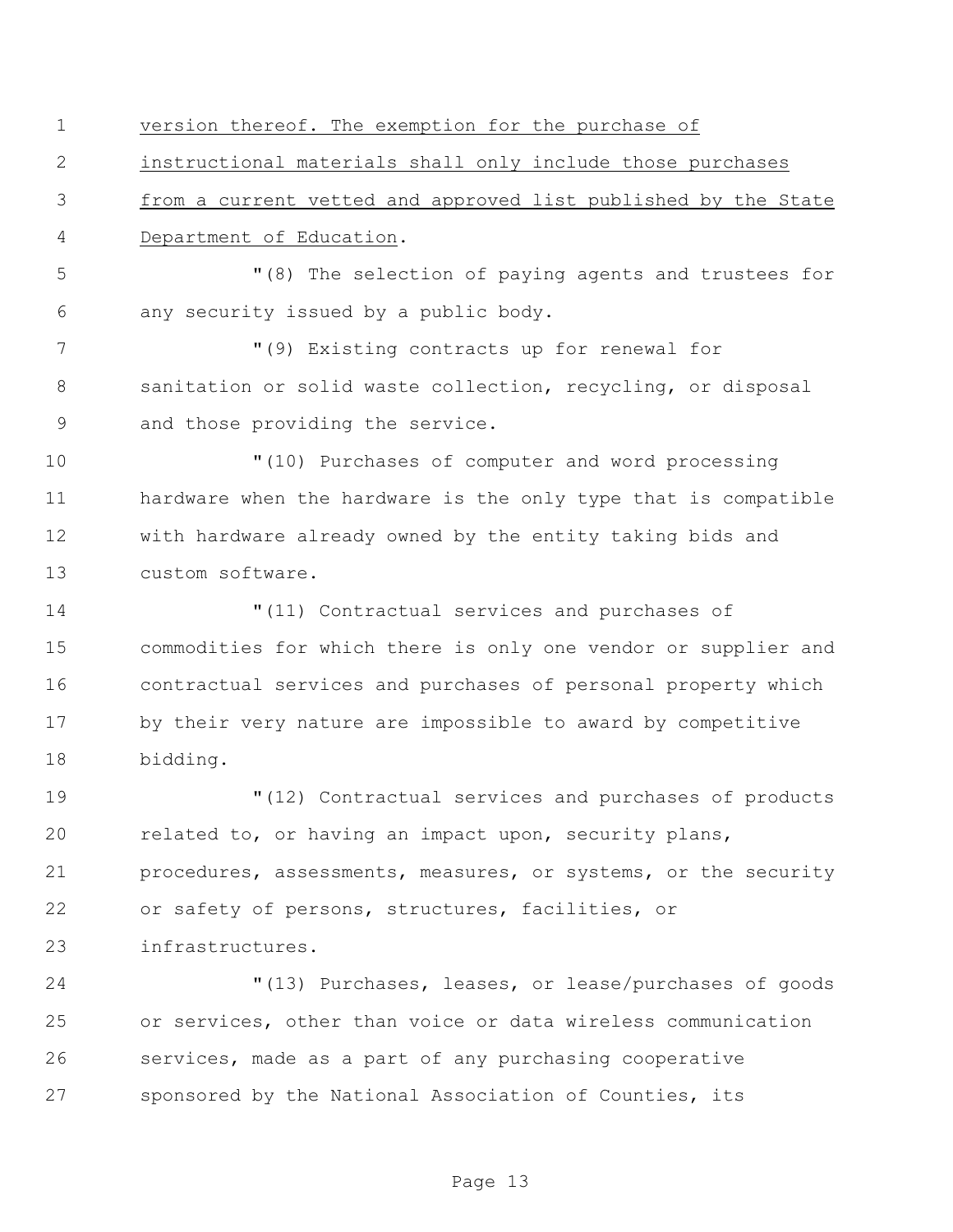successor organization, or any other national or regional governmental cooperative purchasing program. The purchases, leases, or lease/purchases may only be made if all of the following occur:

 "a. The goods or services being purchased, including those purchased through a lease/purchase agreement, or leased are available as a result of a competitive bid process approved by the Department of Examiners of Public Accounts for each bid.

 "b. The goods or services are either not at the time available to local boards of education on the state purchasing program or are available at a price equal to or less than that on the state purchasing program.

 "c. The purchase, lease, or lease/purchase is made through a participating Alabama vendor holding an Alabama business license if such a vendor exists.

 "(14) Purchases of unprocessed agricultural products as defined in subsection (b) of Section 16-1-46 and the cost of the food purchased is equal to or less than the federal simplified acquisition threshold set in 2 C.F.R. § 200.88.

 "(15) Purchase of goods or services, other than voice or data wireless communication services, from vendors that have been awarded a current and valid general services administration contract. Prices paid for the goods or services may not exceed the lowest competitively bid price for these goods or services, other than voice or data wireless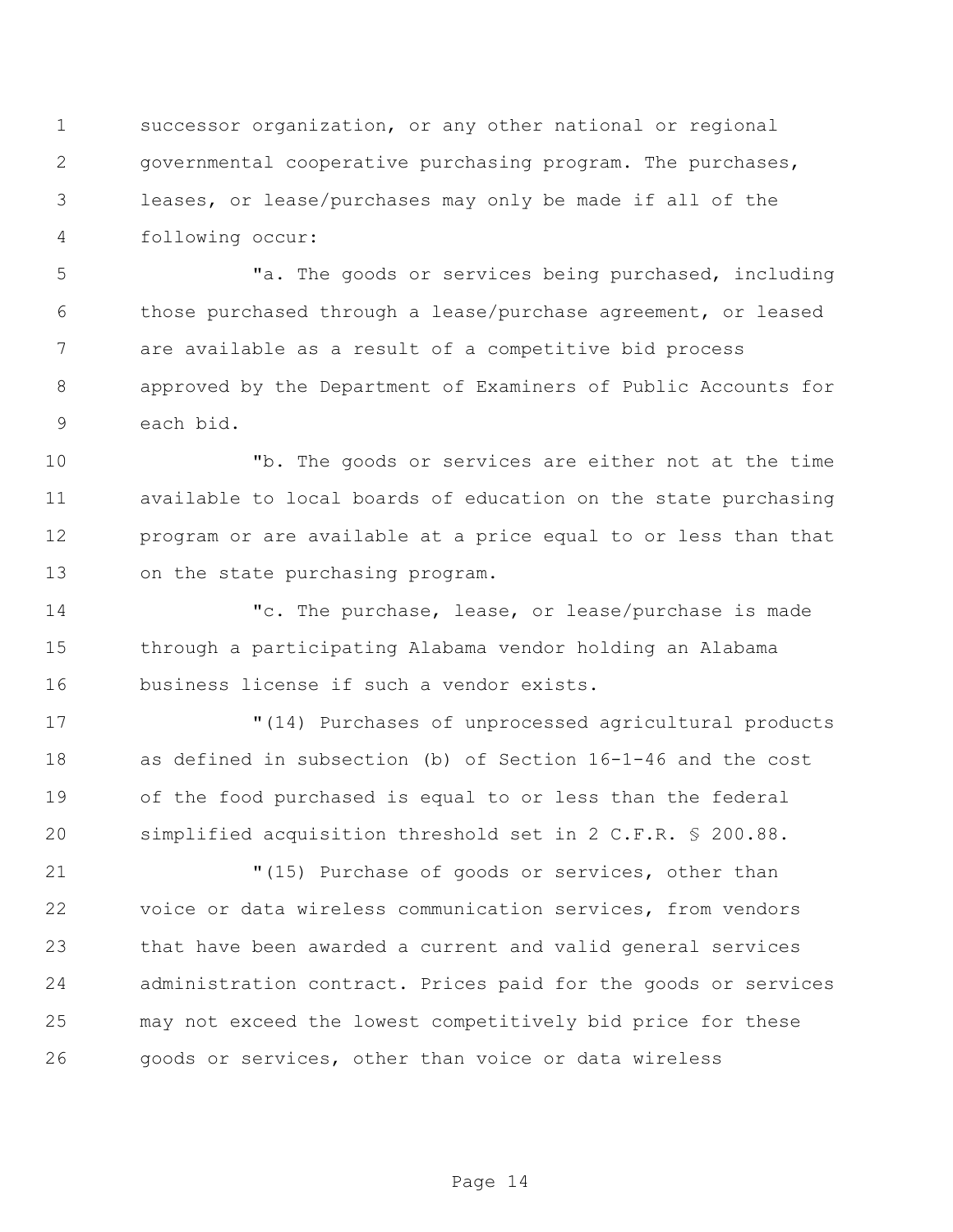communication services, and may not exceed the price on an existing state purchasing program.

"(b) This chapter shall not apply to:

 "(1) Any purchases of products where the price of the products is already regulated and established by state law.

 "(2) Purchases made by individual schools of the 8 county or municipal public school systems from moneys monies other than those raised by taxation or received through appropriations from state or county sources.

 "(c) The city and county boards of education shall establish and maintain the purchasing facilities and procedures as may be necessary to carry out the intent and purpose of this chapter by complying with the requirements for competitive bidding in the operation and management of each city and county board of education.

 "(d) Contracts entered into in violation of this chapter shall be void, and any person who violates this chapter shall be guilty of a Class C felony."

 Section 4. Although this bill would have as its purpose or effect the requirement of a new or increased expenditure of local funds, the bill is excluded from further requirements and application under Amendment 621, as amended by Amendment 890, now appearing as Section 111.05 of the Official Recompilation of the Constitution of Alabama of 1901, as amended, because the bill defines a new crime or amends the definition of an existing crime.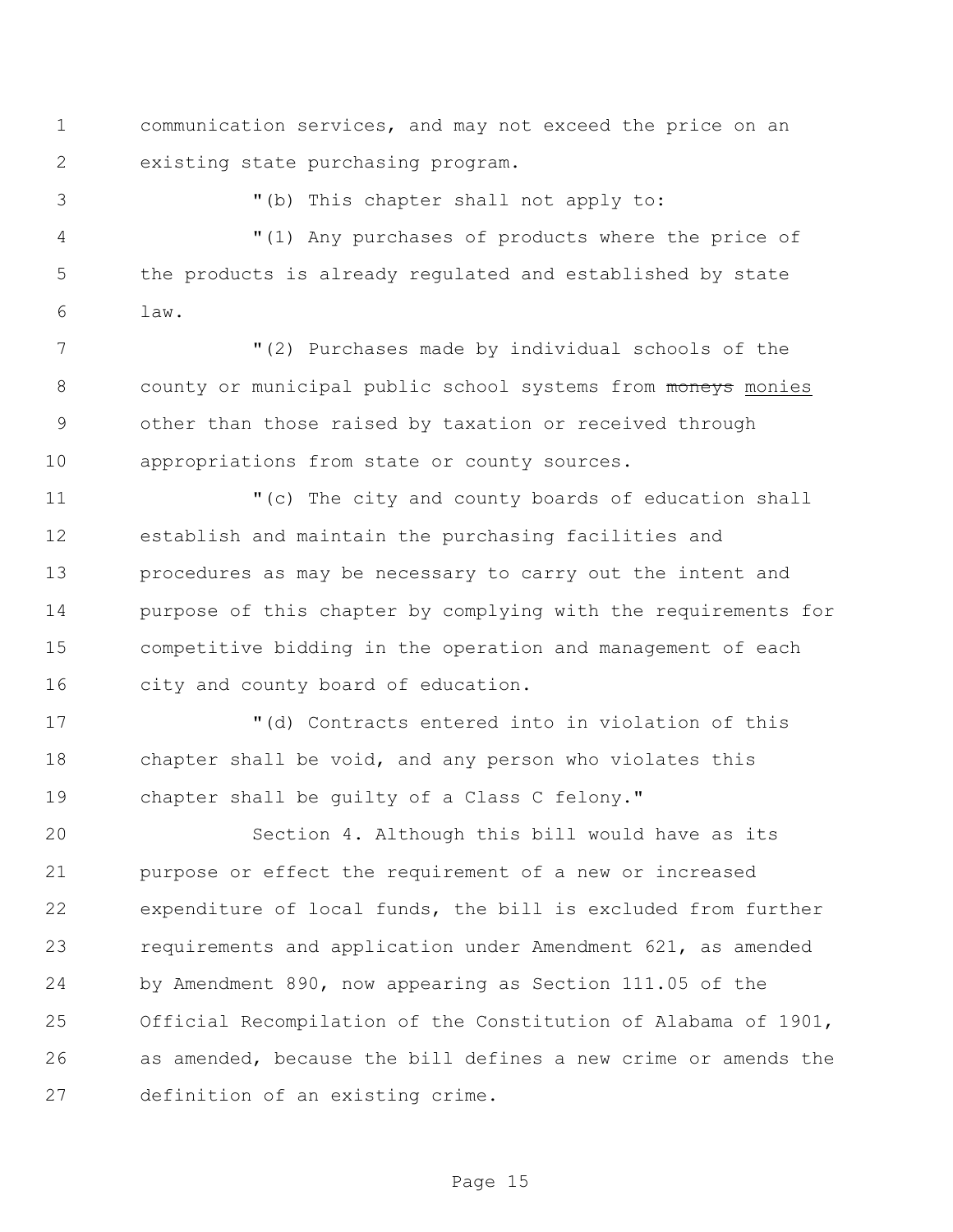Section 5. This act shall become effective on the first day of the third month following its passage and approval by the Governor, or its otherwise becoming law.